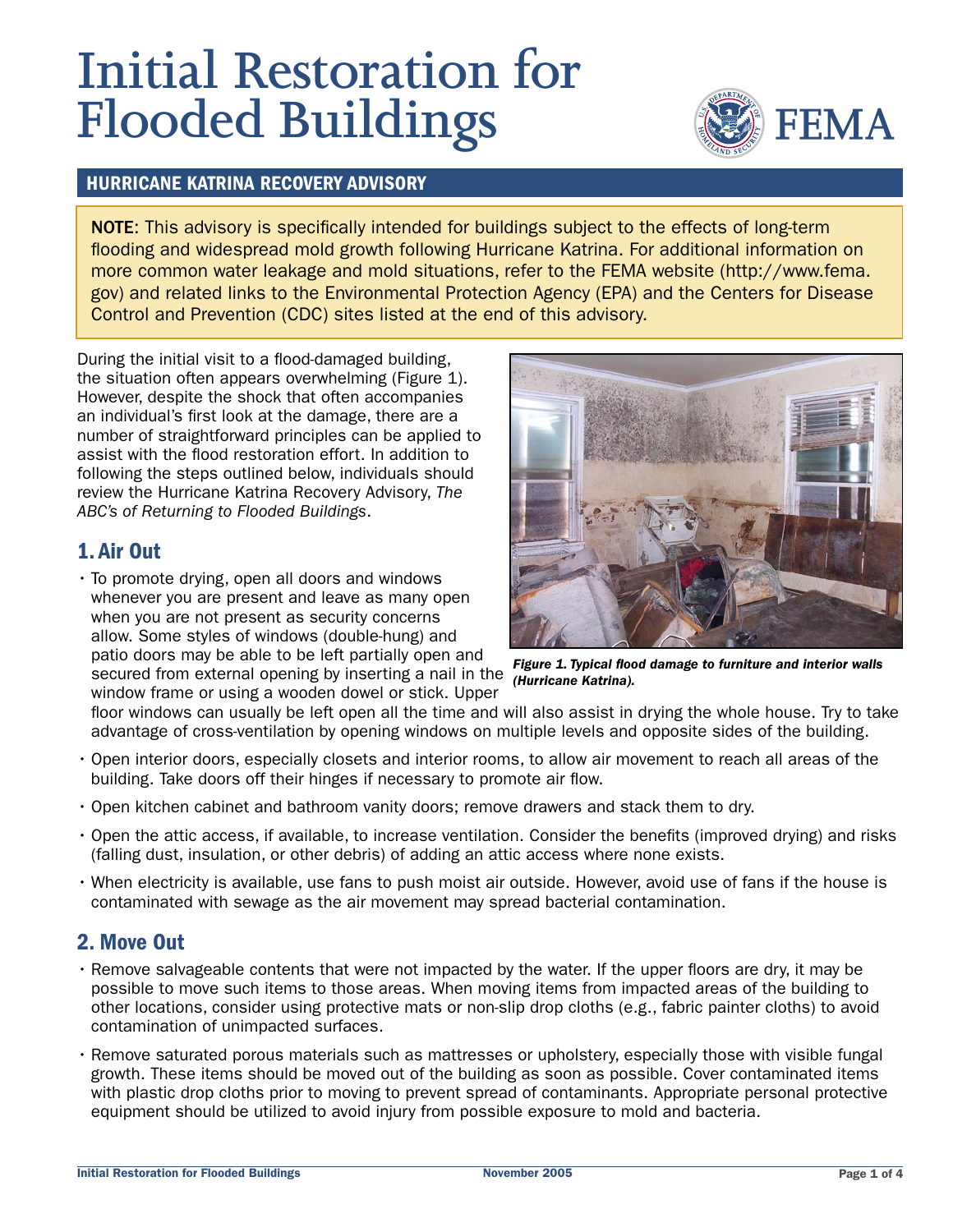# 3. Tear Out

- Prior to beginning tear out, install plastic barriers between affected and unaffected areas of the premises (typically between the first and second floors). This will reduce the potential for secondary damage occurring in the unaffected areas.
- Remove wet carpet and padding. Tack strips should also be removed completely when the carpet is taken out to minimize injury during subsequent activities. Since carpet tack strips have protruding nails, wear leather gloves to protect hands from puncture wounds while removing and handling tack strips. Removing wooden baseboards prior to carpet tear out may allow for their later reinstallation.
- Remove any curled vinyl tiles or linoleum over concrete floors, and remove all vinyl tiles or linoleum over wooden sub-floors to allow the wood to dry. Respiratory protection should be worn as many older (pre-1970s) flooring products, such as 9-inch square tiles and adhesives, often contain asbestos.
- Although punching holes in walls for drainage is commonly recommended, this practice does not drain water nor does it cause the wall to dry faster. If holes are not punched in the walls, the drywall (gypsum board) may be able to be easily repaired and restored.
- If drywall or plaster has been saturated by contaminated floodwater, it should be removed. Respiratory protection should be worn when removing drywall as some older drywall joint compound contains asbestos. If the water level was less than 2½ feet, the wall material should be removed to a height of 4 feet to facilitate reinstallation of full sheets of drywall. If the water level was greater than 2½ feet, the wall material should be removed to a height of 8 feet or the ceiling junction, whichever is higher. Electrical outlet and wall switch plates and door and window moldings must be removed prior to the tear out of the wall material.
- Fibrous wall insulation (fiberglass, mineral wool, cellulose, wood fiberboard, etc.) saturated by floodwater should be removed completely. Foam plastic insulation may be left in place and allowed to dry.
- Flooded electrical receptacles should be removed completely after the appropriate circuit breakers or fuses are deactivated.
- Wall paneling should be removed if it is swollen or if saturated drywall is behind the paneling.

# 4. Clean Out

- Following any necessary tear out, clean up any remaining debris and muck. Squeegees, shovels, and brooms are effective for such cleaning. Personal protective equipment should be utilized. Detailed cleaning and sanitizing of the remaining materials should be conducted. A shop vacuum with dry filters in place and with a solution of clean water and disinfectant in the tank (2-inch depth) to minimize the spread of dust can be used.
- Mold removal. Treatment with commercial mold removers does eliminate visible evidence of mold growth on exposed surfaces and is recommended for restoring flood-damaged homes. Tests have found very little or no evidence of mold growth in the non-exposed (hidden) portions of the walls. Treating the non-exposed portions of the walls for mold control does not appear warranted in most cases. Spraying vertical surfaces using a compression (pump-up) garden sprayer with a commercial mildew remover is recommended.
- Understand the limitations of bleach. While this material is convenient and appropriate as a sanitizer for hard, non-porous items after they have been cleaned, it has distinct drawbacks when cleaning flood-impacted buildings. Application of bleach water can cause corrosion of electrical components and other metal parts of mechanical systems, and can compromise the effectiveness of termite treatments in the soil surrounding the building. Its effectiveness at killing bacteria and mold is significantly reduced when it comes in contact with residual dirt. Moldy surfaces should be cleaned first and then disinfected. Residual mold spores should then be removed, since killing them does not reduce their toxicity.
- Remove mud and gross contamination from floors by Refriove mud and gross contamination from loors by Figure 2. Using a pressure washer to clean<br>Shoveling into suitable containers. Reduce soil and Figure 2. Using a pressure washer to clean



contaminated surfaces.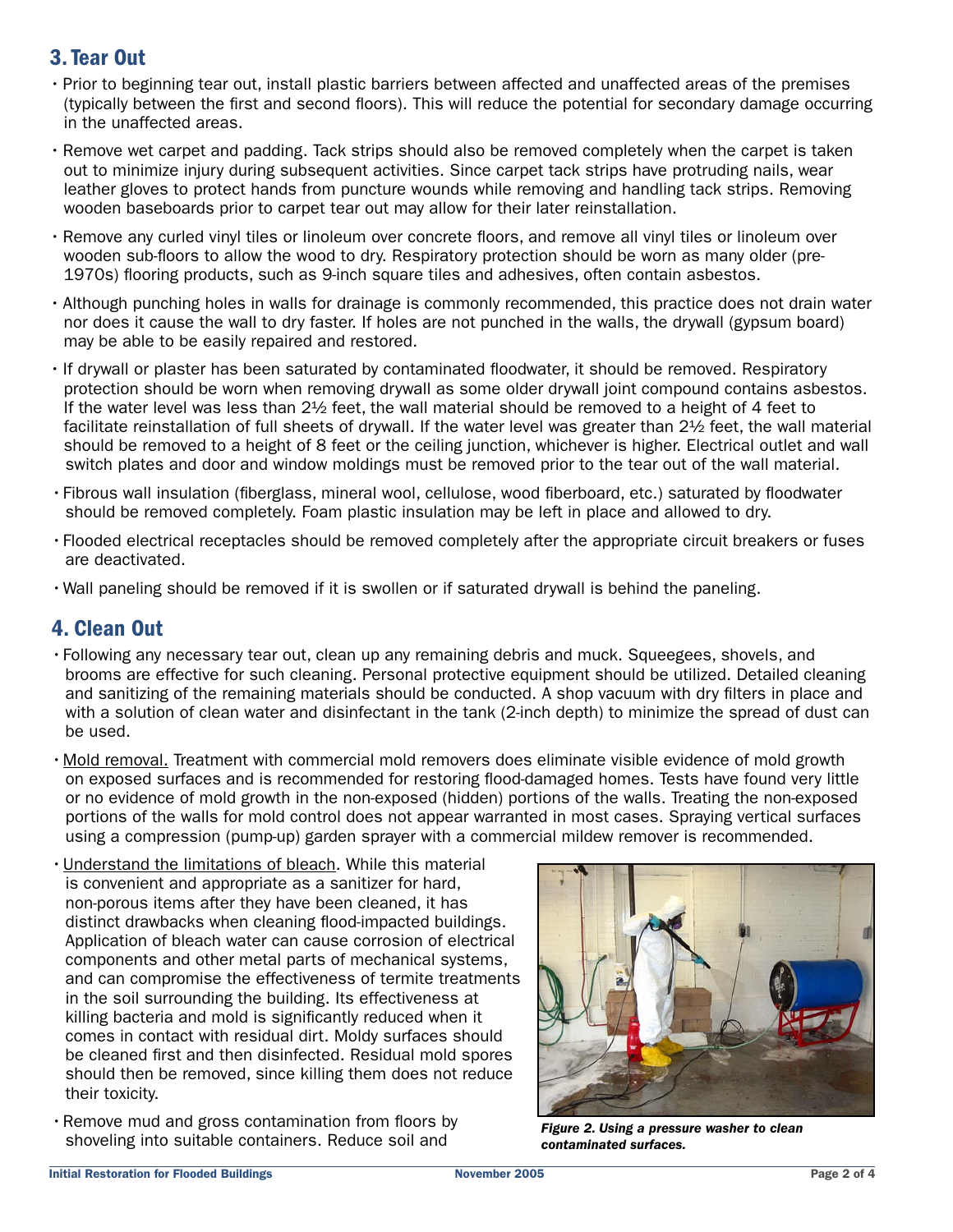contaminant levels on surfaces by flushing off with clear water. The fastest and most efficient method to clean and decontaminate materials and surfaces is by using a residential-type pressure washer to apply a cleaner-disinfectant solution to the affected areas (Figure 2). Brushes improve decontamination of floors and some walls by scrubbing solution into affected surfaces. Avoid scrubbing drywall and plaster walls at this time because they have become softened by the flooding and moisture and may have their surface damaged by scrubbing. Following the first cleaning, floors and walls should be rinsed with water and the cleaning process redone a second time. Squeegees can be used to control or direct spent solution, and wet vacuums can be used to collect spent solution.

Warning: Failure to allow for adequate drying prior to reconstruction can trap moisture in the building, which can cause structural damage and potential health problems in the future.

# 5. Dry Out

- Once the clean process is completed, the building and any remaining contents need to dry. Drying is a naturally occurring process. Over time, all wetted building materials will dry. Drying of structural materials will take an extended period of time to dry to pre-flood conditions. Exterior rooms with excellent ventilation can take 2 to 4 weeks to dry, depending on the temperature and humidity outside. Interior rooms, or those with minimal ventilation, can take 4 to 6 weeks or more to dry and are candidates for the use of mechanical drying equipment. The use of fans, dehumidifiers, air conditioners, and/or auxiliary electric heaters will speed drying. Allowing materials to dry naturally will take considerably longer.
- Wood framing. The moisture content of wood framing must be checked professionally or with a commercially available moisture meter before refinishing or recovering so that excessive moisture does not become trapped in the materials and cause future problems (Figures 3a and 3b). Dryness of wood framing materials can be determined quantitatively using the table on the right above. Wetted materials are presumed dry when their moisture content readings are less than or equal to 15 percent when taken with an intrusive/penetrating moisture meter (Figure 3a). If an intrusive/penetrating moisture meter is not available, a non-intrusive/penetrating moisture meter (Figure 3b) may be used; however, keep in mind that the material moisture results measured from non-intrusive meters may be less accurate than intrusive meters.
- Walls, floors, and other building materials. The moisture content of drywall (gypsum board), plywood floors, and other building materials must also be checked professionally or with a commercially available moisture meter before refinishing or recovering so that excessive moisture does not become trapped in the materials and cause future problems (Figures 3a and 3b). Unlike wood framing, the dryness of other building materials must be confirmed qualitatively by comparing readings between like materials in affected areas of the building (at or below flood level) and unaffected areas of the building (a room or upper floor above the flood

| <b>Summary of Moisture Reading Results for</b><br><b>Wood Framing Materials</b> |                         |
|---------------------------------------------------------------------------------|-------------------------|
| <b>Moisture Reading</b>                                                         | <b>Results</b>          |
| > 20%                                                                           | Wet - no good           |
| $15 - 20%$                                                                      | Partially dry - caution |
| < 15%                                                                           | Dry - OK                |



Figure 3a. An intrusive/penetrating moisture meter- recommended for final moisture readings.



Figure 3b. A non-intrusive/non-penetrating moisture meter- recommended for initial and interim moisture readings.